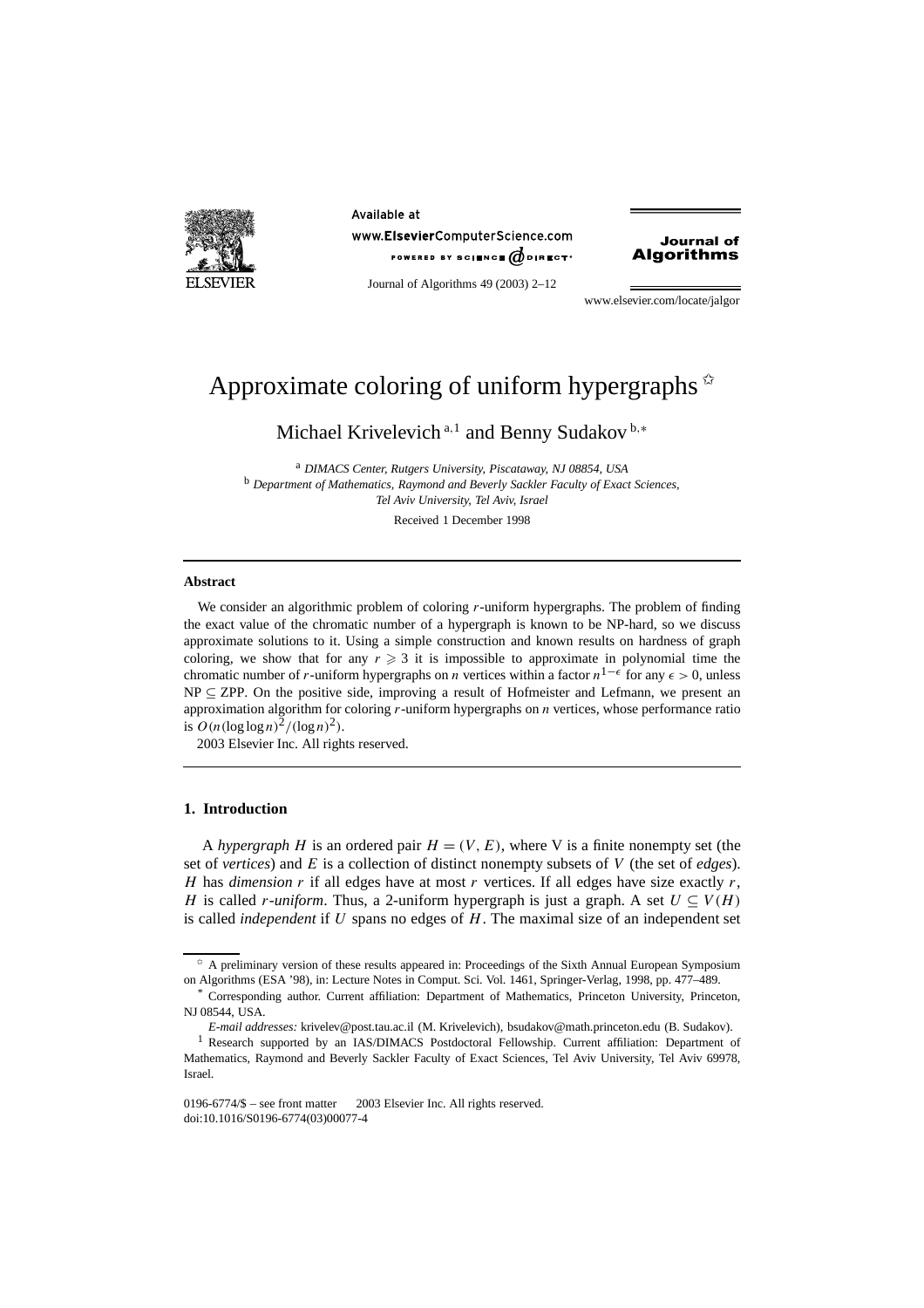in *H* is called the *independence number* of *H* and is denoted by  $\alpha(H)$ . A *k*-coloring of *H* is a mapping  $c: V(H) \rightarrow \{1, ..., k\}$  such that no edge of *H* (besides singletons) has all vertices of the same color. Equivalently, a *k*-coloring of *H* is a partition of the vertex set  $V(H)$  into k independent sets. The *chromatic number* of H, denoted by  $\chi(H)$  is the minimal *k*, for which *H* admits a *k*-coloring.

In this paper we consider an algorithmic problem of coloring *r*-uniform hypergraphs, for given and fixed value of  $r \ge 2$ . The special case  $r = 2$  (i.e., the case of graphs) is relatively well studied and many results have been obtained in both positive (that is, good approximation algorithms, see, e.g., [3–5,13,16,17,26]) and negative (that is, by showing the hardness of approximating the chromatic number under some natural complexity assumptions, see, e.g., [11,19]) directions. We will briefly survey these developments in the subsequent sections of the paper. However, much less is known about the general case. Lovász [24] showed that it is NP-hard to determine whether a 3-uniform hypergraph is 2-colorable. Additional results on complexity of hypergraph coloring were obtained in [7,8,25]. These hardness results give rise to attempts of developing algorithms for *approximate* uniform hypergraph coloring, aiming to use a small but possibly nonoptimal number of colors. The first nontrivial case of approximately coloring 2-colorable hypergraphs has been considered in papers of Chen and Frieze [9] and of Kelsen et al. ([18], a journal version appeared in [1]). Both papers arrived independently to practically identical results. They presented an algorithm for coloring a 2-colorable *r*uniform hypergraph in  $O(n^{1-1/r})$  colors, using an idea closely related to the basic idea of Wigderson's coloring algorithm [26]. Another result of the above mentioned two papers is an algorithm for coloring 3-uniform 2-colorable hypergraphs in  $\tilde{O}(n^{2/9})$ colors. The latter algorithm exploits the semidefinite programming approach, much in the spirit of the Karger–Motwani–Sudan coloring algorithm [17]. Not much is known about general approximate coloring algorithms for *r*-uniform hypergraphs (that is, when the chromatic number of a hypergraph is not given in advance). Recently Hofmeister and Lefmann [15] presented an approximation algorithm for this problem with performance ratio  $O(n/(\log^{(r-1)} n)^2)$ , where  $\log^{(r)} n$  denotes the *r*-fold iterated logarithm.

This paper is aimed at trying to fill a gap between the special case of graphs  $(r = 2)$ and the case of a general  $r$ . We present results in both negative and positive directions. In Section 2 we describe a construction which enables to derive immediately results on hardness of approximating the chromatic number of *r*-uniform hypergraphs for any  $r \geq 3$ from the corresponding graph results. Thus we get that unless  $NP \subseteq ZPP$ , for any fixed  $r \geq 3$ , it is impossible to approximate the chromatic number of *r*-uniform hypergraphs on *n* vertices in polynomial time within a factor of  $n^{1-\epsilon}$ , for any  $\epsilon > 0$ . It should be noted that Hofmeister and Lefmann obtained independently the same hardness result in [15].

In Section 3 we present an approximation algorithm for coloring *r*-uniform hypergraphs on *n* vertices, whose performance guarantee is  $O(n(\log \log n)^2/(\log n)^2)$ , thus matching the approximation ratio of Wigderson's algorithm [26]. This algorithm is quite similar in a spirit to the algorithm of Wigderson, though technically somewhat more complicated. Final Section 4 is devoted to concluding remarks.

All logarithms are natural unless written explicitly otherwise.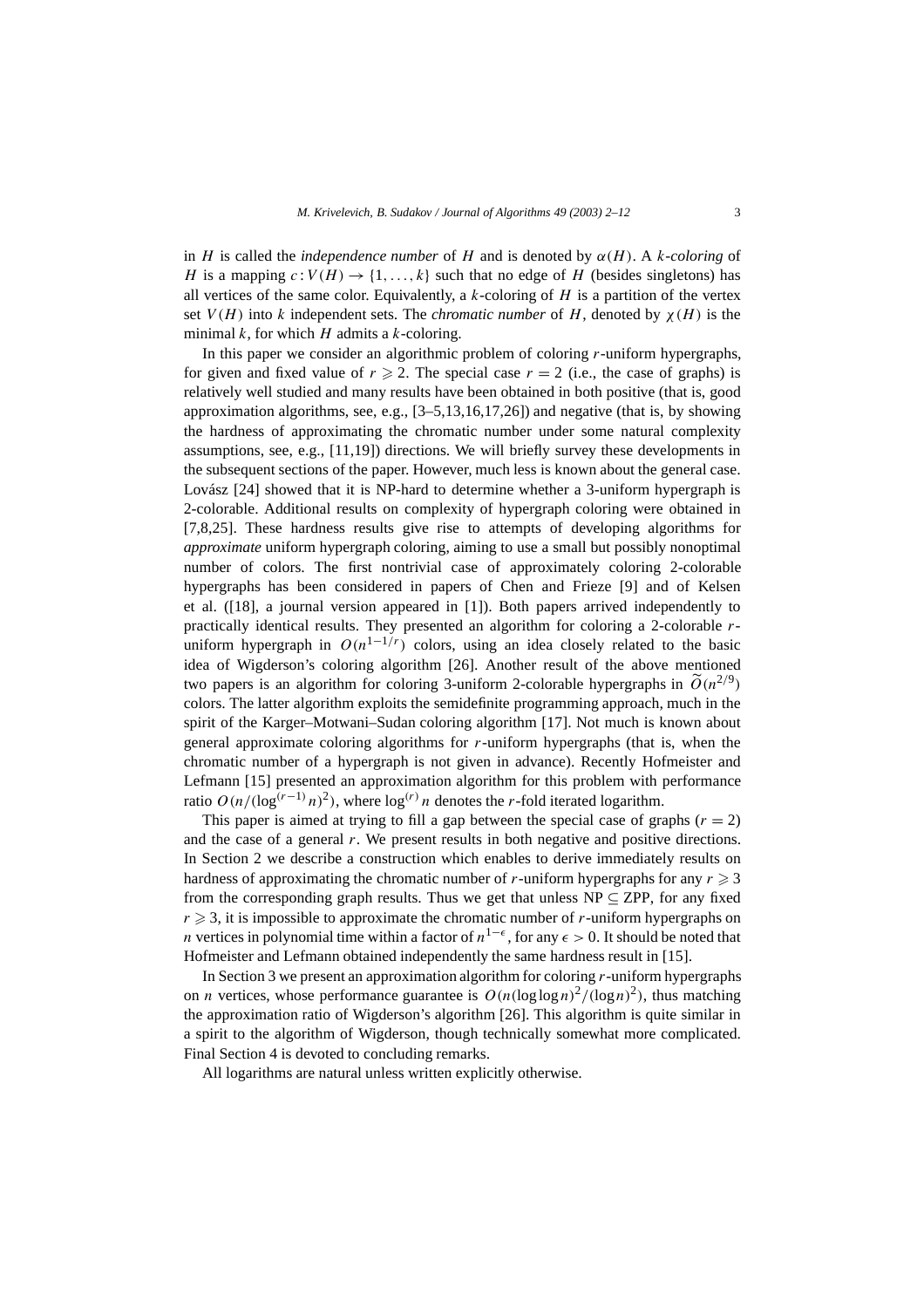**Remark.** In the conference version of this paper [23] we also presented an algorithm for coloring 3-uniform 2-colorable hypergraphs on *n* vertices in  $\tilde{O}(n^{9/41})$  colors, thus improving previous results of Chen and Frieze and of Kelsen, Mahajan and Ramesh. We omit this algorithm in the current journal version, since the rather slow refereeing process allowed us enough time to improve this result. Indeed, together with Nathaniel in [22] we obtained an algorithm for coloring 3-uniform 2-colorable hypergraphs on *n* vertices in  $\widetilde{O}(n^{1/5})$  colors, and we refer the interested reader to this new paper.

#### **2. Hardness of approximation**

Several results on hardness of calculating exactly the chromatic number of *r*-uniform hypergraphs have been known previously. Lovász [24] showed that it is NP-complete to decide whether a given 3-uniform hypergraph *H* is 2-colorable. Phelps and Rödl proved in [25] that it is NP-complete to decide *k*-colorability of *r*-uniform hypergraphs for all  $k, r \geq 3$ , even when restricted to linear hypergraphs. Brown and Corneil [8] presented a polynomial transformation from *k*-chromatic graphs to *k*-chromatic *r*-uniform hypergraphs. Finally, Brown showed in [7] that, unless  $P = NP$ , it is impossible to decide in polynomial time 2-colorability of *r*-uniform hypergraphs for any  $r \ge 3$ .

However, until recently, there has been no result showing that it is also hard to *approximate* the chromatic number of *r*-uniform hypergraphs, where  $r \geq 3$ . For the graph case  $(r = 2)$ , Feige and Kilian showed in [11], using the result of Håstad [14], that if NP does not have efficient randomized algorithms, then there is no polynomial time algorithm for approximating the chromatic number of an *n* vertex graph within a factor of  $n^{1-\epsilon}$ , for any fixed  $\epsilon > 0$ .

In this section we present a construction for reducing the approximate graph coloring problem to approximate coloring of *r*-uniform hypergraphs, for any  $r \geq 3$ . Using this construction and the above mentioned result by Feige and Kilian we will be able to deduce hardness results in the hypergraph case. As we learned after having written a conference version of this paper [23], Hofmeister and Lefmann presented in [15] an essentially identical construction.

Let  $r \geq 3$  be a fixed uniformity number. Suppose we are given a graph  $G = (V, E)$  on  $|V| = n \ge r$  vertices with chromatic number  $\chi(G) = k$ . Define an *r*-uniform hypergraph  $H = (V, F)$  in the following way. The vertex set of *H* is identical to that of *G*. For every edge  $e \in E$  and for every  $(r - 2)$ -subset  $V_0 \subseteq V \setminus e$  we include the edge  $e \cup V_0$ in the edge set  $F$  of  $H$ . If  $F(H)$  contains multiple edges, we leave only one copy of each edge. The obtained hypergraph *H* is *r*-uniform on *n* vertices. Now we claim that  $k/(r-1) \le \chi(H) \le k$ . Indeed, a *k*-coloring of *G* is also a *k*-coloring of *H*, implying the upper bound on  $\chi(H)$ . To prove the lower bound, let  $f: V \to \{1, ..., k'\}$  be a  $k'$ -coloring of  $H$ . Let  $G_0$  be a subgraph of  $G$ , whose vertex set is  $V$  and whose edge set is composed of all these edges of *G* that are monochromatic under *f* . It is easy to see that the degree of every vertex  $v \in V$  in  $G_0$  is at most  $r - 2$  (otherwise the union of the edges of  $G_0$ incident with *v* would form a monochromatic edge in *H*). Thus  $G_0$  is  $(r - 1)$ -colorable. We infer that the edge set  $E(G)$  of *G* can be partitioned into two subsets  $E(G) \setminus E(G_0)$ and  $E(G_0)$  such that the first subset forms a  $k'$ -colorable graph, while the second one is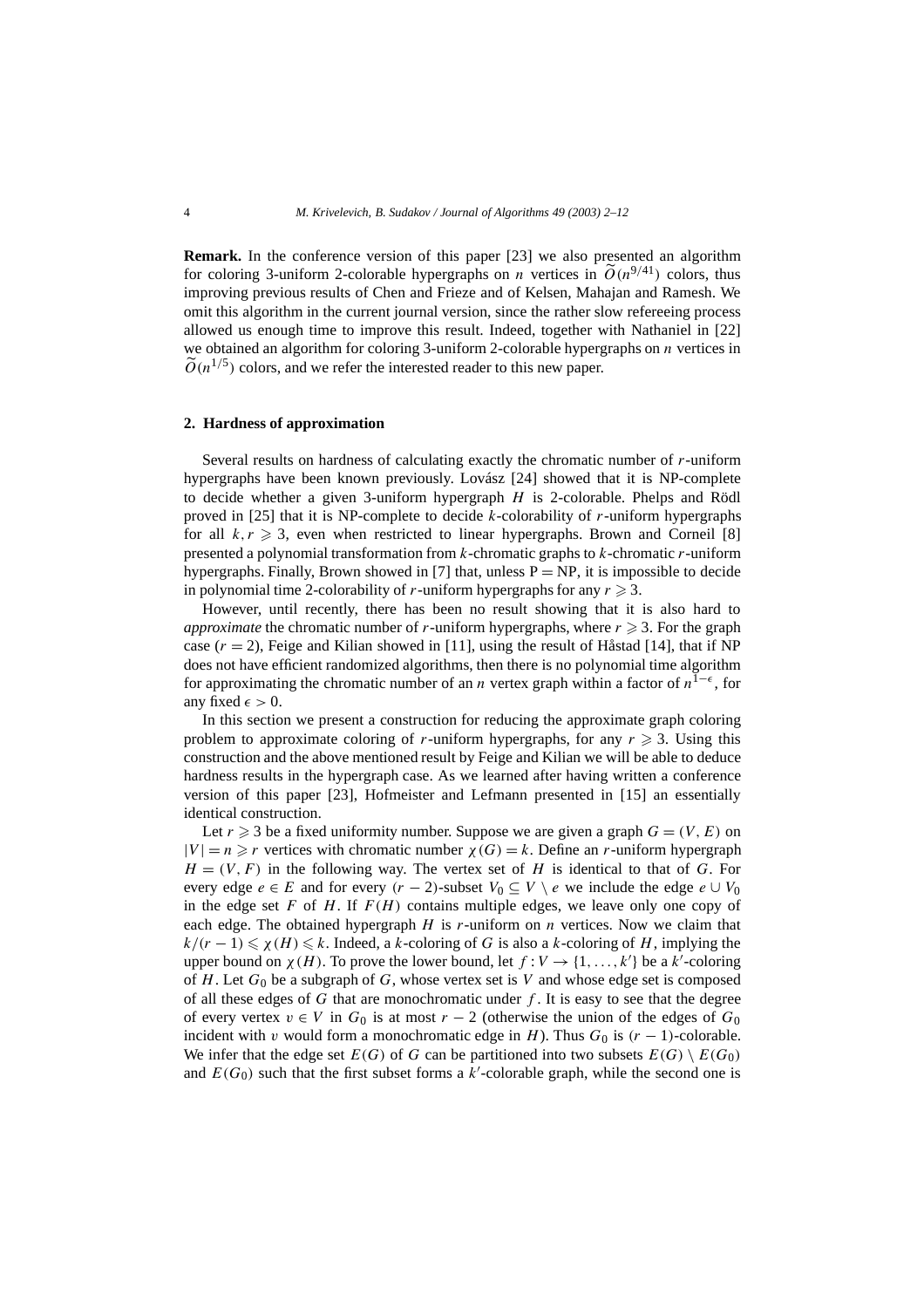$(r - 1)$ -colorable. Then *G* is  $k'(r - 1)$ -colorable, as we can label each vertex by a pair whose first coordinate is its color in a  $k'$ -coloration of the first subgraph, and the second coordinate comes from an  $(r - 1)$ -coloration of the second subgraph. Therefore G and *H* as defined above have the same number of vertices, and their chromatic numbers have the same order. Applying now the result of Feige and Kilian [11], we get the following theorem.

**Theorem 2.1.** Let  $r \geq 3$  be fixed. If NP  $\nsubseteq$  ZPP, it is impossible to approximate the *chromatic number of r-uniform hypergraphs on n vertices within a factor of*  $n^{1-\epsilon}$  *for any fixed*  $\epsilon > 0$  *in time polynomial in n.* 

**Remark.** Several quite recent results [10,12,20,21] show that it is hard to color *r*-uniform *k*-colorable hypergraphs in few colors, for various values of *k* and *r*. Specific statements can be found in the corresponding papers.

#### **3. A general approximation algorithm**

In this section we present an approximation algorithm for the problem of coloring *r*uniform hypergraphs, for a general  $r \geqslant 3$ . Throughout the section the uniformity parameter *r* is assumed to be fixed.

Let us start with describing briefly the history and state of the art of the corresponding graph problem  $(r = 2)$ , that is, of the problem of approximate graph coloring. As we have already mentioned in the introduction, this question is relatively well-studied. The first result on approximate graph coloring belongs to Johnson [16], who in 1974 proposed an algorithm with approximation ratio of order *n/* log*n*, where *n* denotes the number of vertices in a graph *G*. The next step was taken by Wigderson [26], whose algorithm achieves approximation ratio  $O(n(\log \log n)^2/(\log n)^2)$ . The main idea of Wigderson's algorithm was quite simple: if a graph is *k*-colorable then the neighborhood  $N(v)$  of any vertex  $v \in V(G)$  is  $(k-1)$ -colorable, thus opening a way for recursion. Berger and Rompel [3] further improved Johnson's result by presenting an algorithm whose approximation ratio is better than that of Wigderson's algorithm by a factor of log *n/* log log *n*. They utilized the fact that if *G* is *k*-colorable then one can find efficiently a subset *S* of a largest color class which has size  $|S| \ge \log_k n$  and neighborhood  $N(S)$  of size at most  $n(1 - 1/k)$ . Repeatedly finding such *S* and deleting it and its neighborhood leads to finding an independent set of size  $(\log_k n)^2$ . Finally, Halldórsson [13] came up with an approximation algorithm that uses at most  $\chi(G)n(\log \log n)^2/(\log n)^3$  colors, currently best known result. His contribution is based on Ramsey-type arguments for finding a large independent set from his paper with Boppana [6]. Both papers [3,13] proceed by repeatedly finding a large independent set, coloring it by a fresh color and discharging it—quite a common approach in graph coloring algorithms. We will also adopt this strategy. It is worth noting here than one cannot hope for a major breakthrough in this algorithmic question due to the hardness results mentioned in Section 2.

Unfortunately, most of the ideas of the above discussed papers do not seem to be applicable smoothly to the hypergraph case (i.e., when  $r \geqslant 3$ ). It is not clear how to define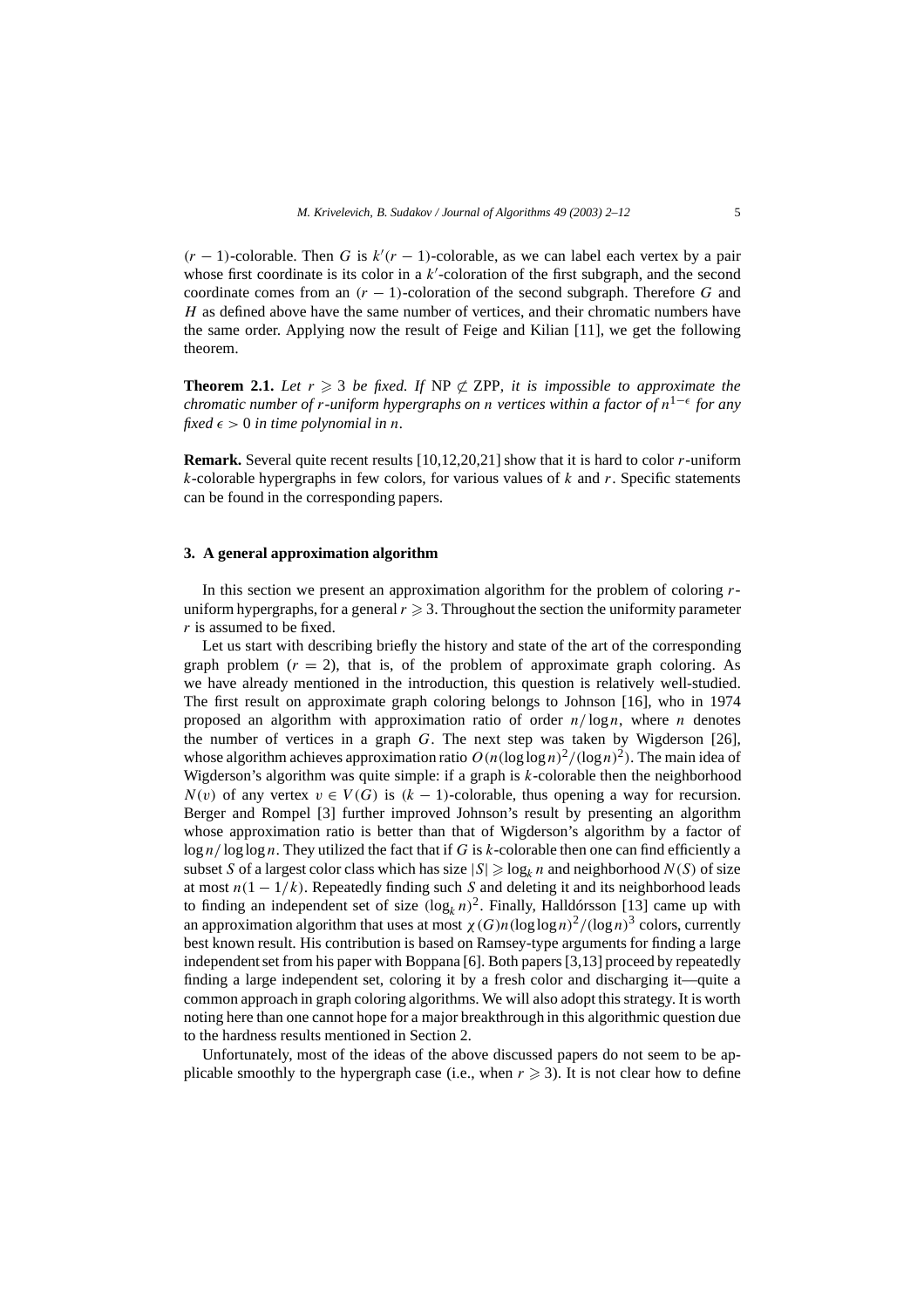a notion of the neighborhood of a subset in order to apply the Berger–Rompel approach. Also, bounds on the hypergraph Ramsey numbers are too weak to lead to algorithmic applications in the spirit of [6,13]. A Ramsey-based approach has been applied by Hofmeister and Lefmann in [15] to derive an algorithm with performance ratio  $O(n/(\log^{(r-1)} n)^2)$ (here  $\log^{(r)} n$  denotes the *r*-fold iterated logarithm), which becomes much weaker than the above cited graph algorithms as *r* grows. However, something from the graph case can still be rescued. Both papers [9,18], dealing with the case of 2-colorable hypergraphs, noticed that the main idea behind Wigderson's algorithm is still usable for the hypergraph case. Let us describe now the main instrument of these papers, playing a key role in our arguments as well. For a hypergraph  $H = (V, E)$  and a subset of vertices  $S \subseteq V$ , let  $N(S) = \{v \in V : S \cup \{v\} \in E\}$ . The following procedure is used in both papers [9,18].

#### **Procedure** *Reduce(H, S)*.

**Input:** A hypergraph  $H = (V, E)$  and a vertex subset  $S \subseteq V$ . **Output:** A hypergraph  $H' = (V, E')$ .

1. Delete from *E* the set of edges  $\{S \cup \{v\}: v \in N(S)\}$ ;

2. Add to  $E$  an edge  $S$ , denote the resulting hypergraph by  $H'$ .

**Proposition 3.1.** *Let*  $H' = Reduce(H, S)$ *.* 

- (1) *if*  $U$  *is an independent set in H', then*  $U$  *is independent in*  $H$ ;
- *(*2*) If H is k-colorable and the induced subhypergraph H*[*N(S)*] *is not (k* − 1*)-colorable, then H is k-colorable.*

**Proof.** The first part of the proposition is obvious. To prove the second part, fix a *k*coloring  $c: V(H) \to \{1, ..., k\}$  of *H*. If all vertices of *S* get the same color under *c*, say, they are all colored in color 1, then this color is not used in coloring  $N(S)$ , thus implying that the hypergraph  $H[N(S)]$  is  $(k-1)$ -colorable and contradicting our assumption. Therefore *S* is not monochromatic in *c*, showing that *c* is a proper *k*-coloring of  $H'$  as well.  $\square$ 

Note that the above proposition replaces edges of *H* by an edge of smaller size. Therefore, in order to apply it we need to widen our initial task and instead of developing an algorithm for coloring *r*-uniform hypergraphs to present an algorithm for hypergraphs of dimension *r*. Based on Proposition 3.1, we can use a recursion on *k* for coloring *k*-colorable hypergraphs of dimension *r*. Indeed, if for some *S* the subset  $N(S)$  is relatively large and  $H[N(S)]$  is  $(k-1)$ -colorable, then applying recursion we can find a relatively large independent subset of  $N(S)$ . If  $H[N(S)]$  is not  $(k-1)$ -colorable, we can use procedure *Reduce(H, S)* in order to reduce the total number of edges. Finally, when the hypergraph is relatively sparse, a large independent set can be found based on the following proposition.

**Proposition 3.2.** Let  $H = (V, E)$  be a hypergraph of dimension  $r \ge 2$  on *n* vertices without  $s$ *ingletons. If every subset*  $S \subset V$  *of size*  $1 \leqslant |S| \leqslant r - 1$  *has a neighborhood*  $N(S)$  *of size*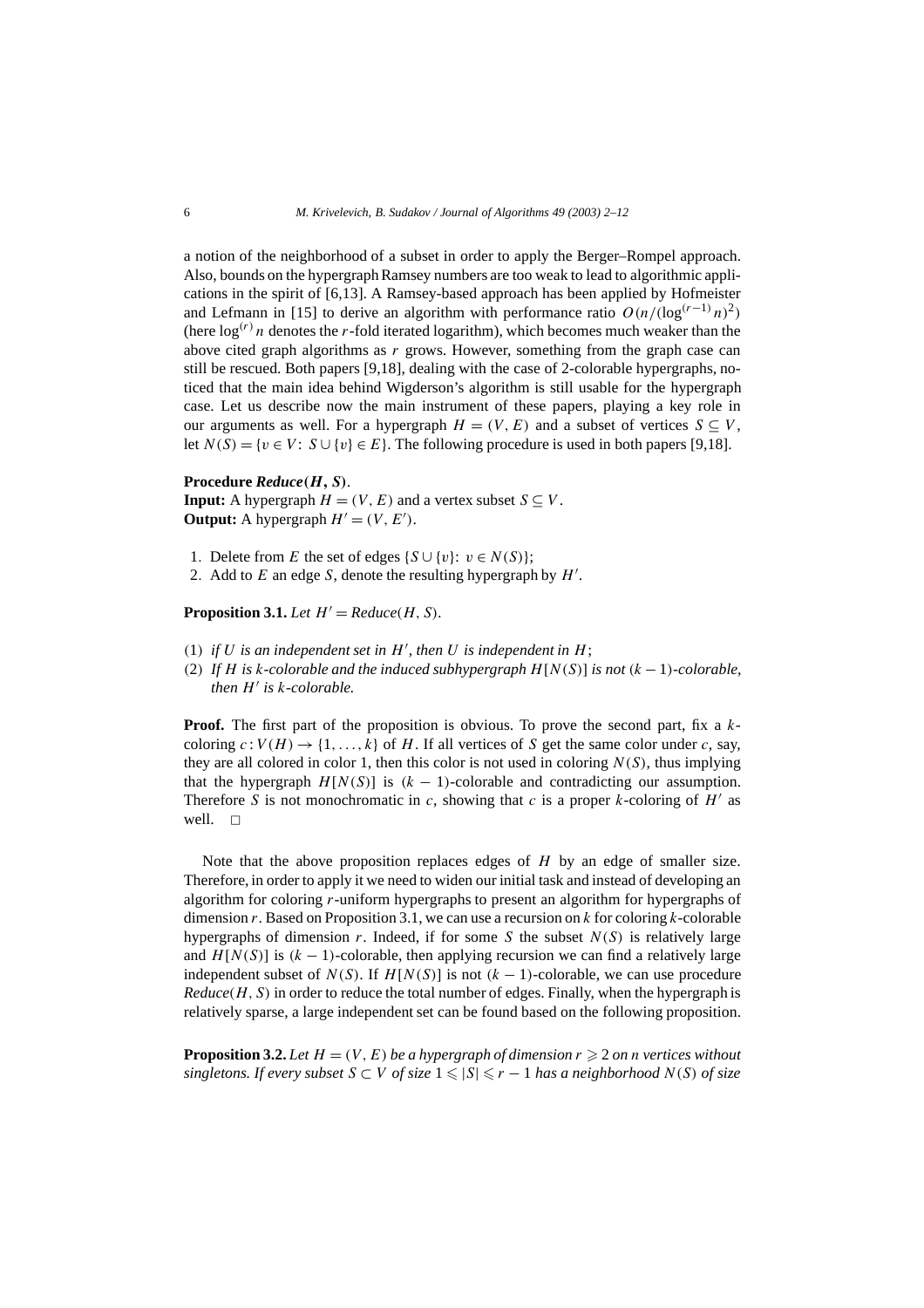$|N(S)|$  ≤ *t, then H contains an independent set U of size*  $|U|$  ≥  $\frac{1}{4}(n/t)^{1/(r-1)}$ *, which can be found in time polynomial in n.*

 $\bigcup_{i=2}^{r} E_i$ . By the assumptions of the proposition we have **Proof.** For every  $2 \le i \le r$ , Let  $E_i$  be the set of all edges of size *i* in *H*. Then  $E = \frac{1}{r} \cdot F$ . By the assumptions of the proposition we have

$$
|E_i| \leqslant \frac{{n \choose i-1}t}{{n \choose i-1}} \leqslant n^{i-1}t.
$$

Choose a random subset  $V_0$  of  $V$  by taking each  $v \in V$  into  $V_0$  independently and with probability  $p_0 \geq 1/n$ , where the exact value of  $p_0$  will be chosen later. Define random variables *X*, *Y* by letting *X* be the number of vertices in  $V_0$  and letting *Y* be the number of edges spanned by  $V_0$ . Then

$$
E[X] = np_0,
$$
  
\n
$$
E[Y] = \sum_{i=2}^{r} |E_i| p_0^i \le \sum_{i=2}^{r} n^{i-1} t p_0^i \le (r-1)n^{r-1} p_0^r t.
$$

Now we choose  $p_0$  so that

 $E[X] \geqslant 2E[Y]$ .

For example, we can take  $p_0 = \frac{1}{2} (n^{r-2} t)^{-1/(r-1)}$ . Then by linearity of expectation there exists a set *V*<sub>0</sub>, for which  $X - Y \ge \frac{1}{4} (n/t)^{1/(r-1)}$ . Fix such a set *V*<sub>0</sub> and for every edge *e* spanned by  $V_0$  delete from  $V_0$  an arbitrary vertex of  $e$ . We get an independent set  $U$  of size  $|U|$  ≥ *X* − *Y* ≥  $\frac{1}{4}$  $(n/t)^{1/(r-1)}$ .

The above described randomized algorithm can be easily derandomized using standard derandomization techniques (see, e.g., [2, Chapter 15]).  $\Box$ 

We denote the algorithm described in Proposition 3.2 by *I (H,t)*. Here are its formal specifications.

#### Algorithm  $I(H, t)$ .

**Input:** An integer *t* and a hypergraph  $H = (V, E)$  of dimension *r* on *n* vertices, in which every  $S \subset V$  of size  $1 \leq |S| \leq r - 1$  satisfies  $|N(S)| \leq t$ .

**Output:** An independent set *U* of *H* of size  $|U| = \frac{1}{4} (n/t)^{1/(r-1)}$ .

Now we are ready to give a formal description of a recursive algorithm for finding a large independent set in *k*-colorable hypergraphs of dimension *r*. Define two functions:

$$
g_k(n) = \frac{1}{4} n^{1/((r-1)(k-1)+1)}, \quad f_k(n) = n^{1-(r-1)/((r-1)(k-1)+1)}.
$$

One can easily check that *g* and *f* satisfy

$$
g_{k-1}(f_k(n)) = g_k(n),
$$
 
$$
\frac{1}{4} \left(\frac{n}{f_k(n)}\right)^{1/(r-1)} = g_k(n).
$$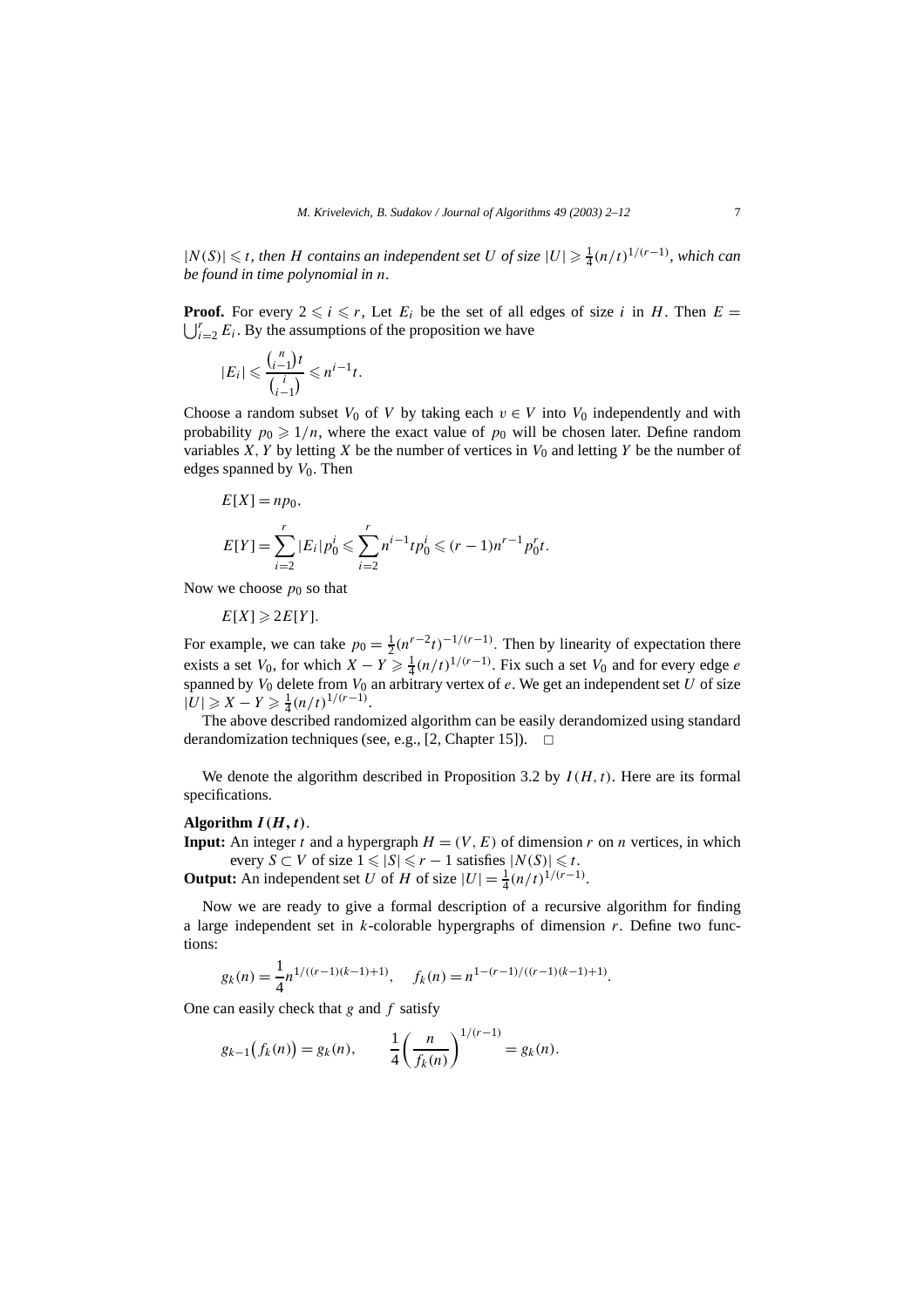Algorithm  $A(H, k)$ . **Input:** An integer  $k \ge 1$  and a hypergraph  $H = (V, E)$  of dimension *r*. **Output:** A subset *U* of *V* .

1.  $n = |V(H)|$ ; 2. **if**  $k = 1$  take *U* to be an arbitrary subset of *V* of size  $|U| = g_k(n)$  and **return** $(U)$ ; 3. **if**  $k \ge 2$  **then** 4. **while** there exists a subset  $S \subset V$ ,  $1 \le |S| \le r - 1$ , such that  $|N(S)| \ge f_k(n)$ 5. Fix one such *S* and fix  $T \subseteq N(S)$ ,  $|T| = f_k(n)$ ; 6.  $U = A(H[T], k-1);$ 7. **if**  $U$  is independent in  $H$  **return** $(U)$ ; 8. **else**  $H = Reduce(H, S)$ ; 9. **endwhile;** 10. **return**( $I(H, f_k(n))$ );

We claim that, given a *k*-colorable hypergraph *H* as an input, the above presented algorithm finds a large independent set. This follows from the next two propositions.

**Proposition 3.3.** Algorithm  $A(H, k)$  returns a subset of size  $g_k(|V(H)|)$ .

**Proof.** By induction on *k*. Let  $n = |V(H)|$ . If  $k = 1$ , then the proposition is obviously true as follows from Step 2. If *A* returns an output *U* at Step 7, then *U* is produced at Step 6 by recursively calling A on a hypergraph on  $f_k(n)$  vertices, therefore by the induction hypothesis the size of *U* is  $g_{k-1}(f_k(n)) = g_k(n)$ . Finally, if *A* outputs *U* at Step 10, then by the properties of Algorithm *I*, the size of *U* satisfies:  $|U| = \frac{1}{4} (n/f_k(n))^{1/(r-1)}$  $g_k(n)$ .  $\Box$ 

## **Proposition 3.4.** *If H is k-colorable then A(H, k) outputs an independent set in H.*

**Proof.** By induction on *k*. If  $k = 1$  (i.e., *H* has empty edge set), then any subset of  $V(H)$ is independent, therefore A returns an independent set at Step 2. Let now  $k \ge 2$ . Consider first the while-loop Steps 4–9. Note that if in the beginning of the loop execution (Step 5) *H* is *k*-colorable, then either *A* returns an independent set at Step 7, or by the induction hypothesis the subset *T* found at Step 5 spans a subhypergraph  $H[T]$  which is not  $(k-1)$ colorable. In the latter case, Step 8 produces an updated hypergraph  $H' = Reduce(H, k)$ , which is, by Proposition 3.1,  $k$ -colorable and such that an independent set in  $H'$  is also independent in *H*. Therefore, either *A* returns an independent set of the input hypergraph *H* at Step 7, or *A* reaches Step 10 with a hypergraph *H*<sup>∗</sup>, whose family of independent sets is contained in that of *H*. Moreover, at Step 10 for all subsets *S* of size  $1 \le |S| \le r - 1$  we have  $|N(S)| \le f_k(n)$ . Then at this step *A* returns an independent set as follows from the specifications of Algorithm  $I$ .  $\Box$ 

Algorithm *A* is relatively effective for small values of the chromatic number *k*. Similarly to Wigderson's paper, when *k* is large we will switch to the following algorithm for finding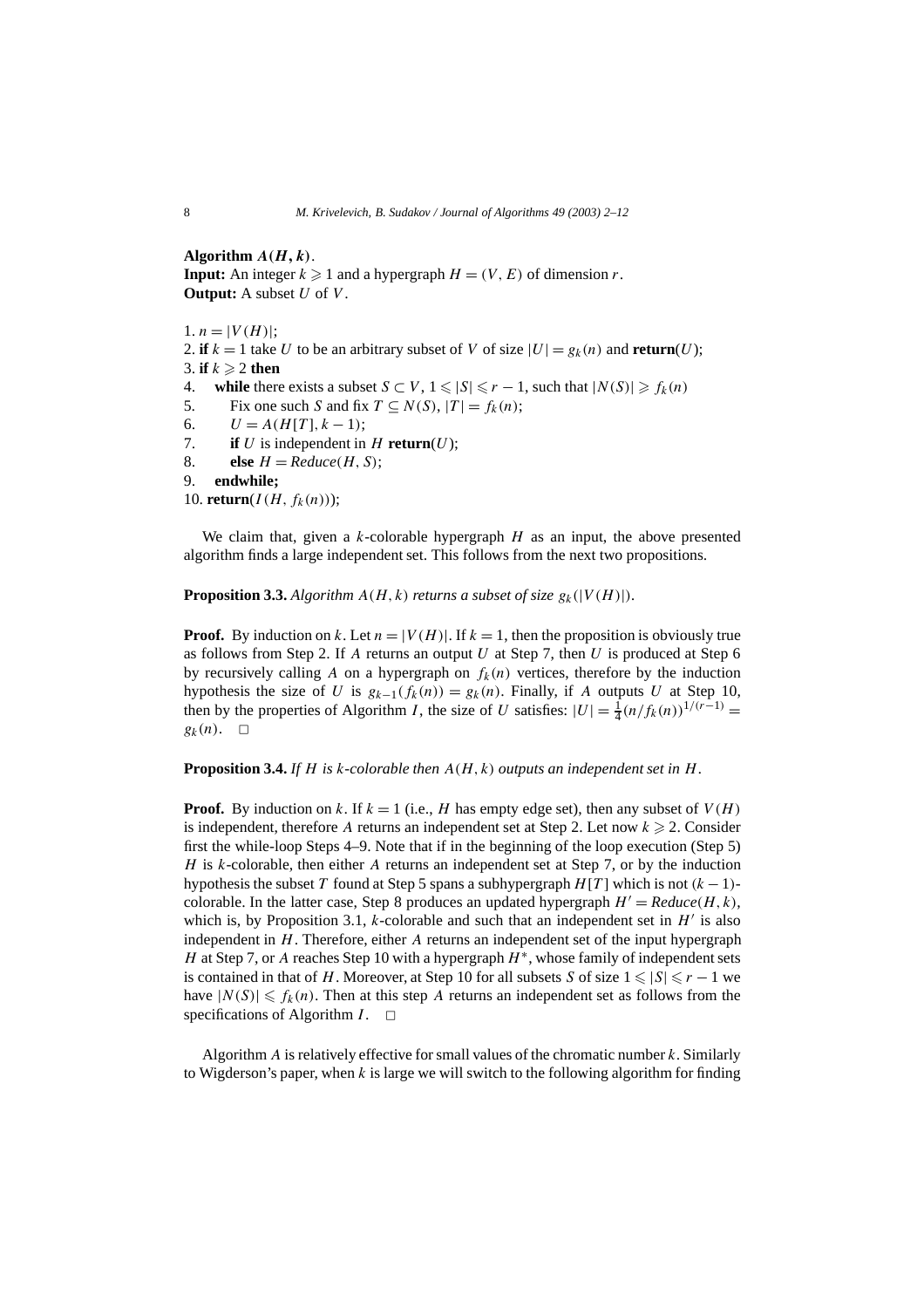an independent set. It is worth noting that the idea of partitioning the vertex set of a *k*colorable hypergraph *H* on *n* into bins of size  $k \log_k n$  and performing an exhaustive search for an independent set of size  $\log_k n$  in each bin is due to Berger and Rompel [3].

Let

 $h_k(n) = \log_k n = \log n / \log k$ .

#### Algorithm  $B(H, k)$ .

**Input:** An integer  $k \ge 2$  and a hypergraph  $H = (V, E)$ . **Output:** A subset *U* of  $V(H)$  of size  $|U| = h_k(|V(H)|)$ .

- 1*.*  $n = |V(H)|$ ;  $h = h_k(n)$ ;
- 2.  $l = |n/hk|$ ;
- 3. Partition  $V(H)$  into sets  $V_1, \ldots, V_l$  where  $|V| = \cdots = |V_{l-1}| = hk$  and  $hk \leq |V_l|$ 2*hk*;
- 4*.* **for**  $i = 1$  **to**  $l$
- 5. **for** each subset *U* of  $V_i$  of size  $|U| = h$
- 6. **if** *U* is independent in *H* **then return** $(U)$ ;
- 7. **return** an arbitrary subset of  $V(H)$  of size *h*;

**Proposition 3.5.** *For a k-colorable hypergraph H on n vertices Algorithm B outputs an independent set of size*  $h_k(n)$ *, in time polynomial in n.* 

**Proof.** If *H* is *k*-colorable it contains an independent set *I* of size  $|I| \ge n/k$ . Then for some  $1 \leq i \leq k$  we have  $|I \cap V_i| \geq |I|/l \geq n/kl \geq h_k(n)$ . Checking all subsets of  $V_i$  of size  $h_k(n)$  will reveal an independent set of size  $h_k(n)$ . The number of subsets of size  $h_k(n)$ to be checked by the algorithm does not exceed  $l\binom{2h_k(n)k}{h_k(n)} = (O(1)k)^{h_k(n)} = n^{O(1)}$ .  $\Box$ 

As we have already mentioned above, an algorithm for finding independent sets can be easily converted to an algorithm for coloring. The idea is very simple—as long as there are some uncolored vertices (we denote their union by *W*), call an algorithm for finding an independent set in the spanned subhypergraph *H*[*W*], color its output by a fresh color and update *W*. As we have two different algorithms *A* and *B* for finding independent sets, we present two coloring algorithms *C*<sup>1</sup> and *C*2, using *A* and *B*, respectively, as subroutines. Since the only difference between these two algorithms is in calling *A* or *B*, we present them jointly.

## Algorithms  $C_1(H, k)$  and  $C_2(H, k)$ .

**Input:** An integer  $k \ge 2$  and a hypergraph  $H = (V, E)$  of dimension *r*. **Output:** A coloring of *H* or a message "*H* is not *k*-colorable."

- 1*.*  $i = 1$ ;  $W = V$ ;
- 2. **while**  $W \neq \emptyset$
- 3. for  $C_1(H, k): U = A(H[W], k);$  for  $C_2(H, k): U = B(H[W], k);$
- 4*.* **if** *U* is not independent in *H* **output** ("*H* is not *k*-colorable") and **halt**;
- 5. color *U* by color  $i$ ;  $i = i + 1$ ;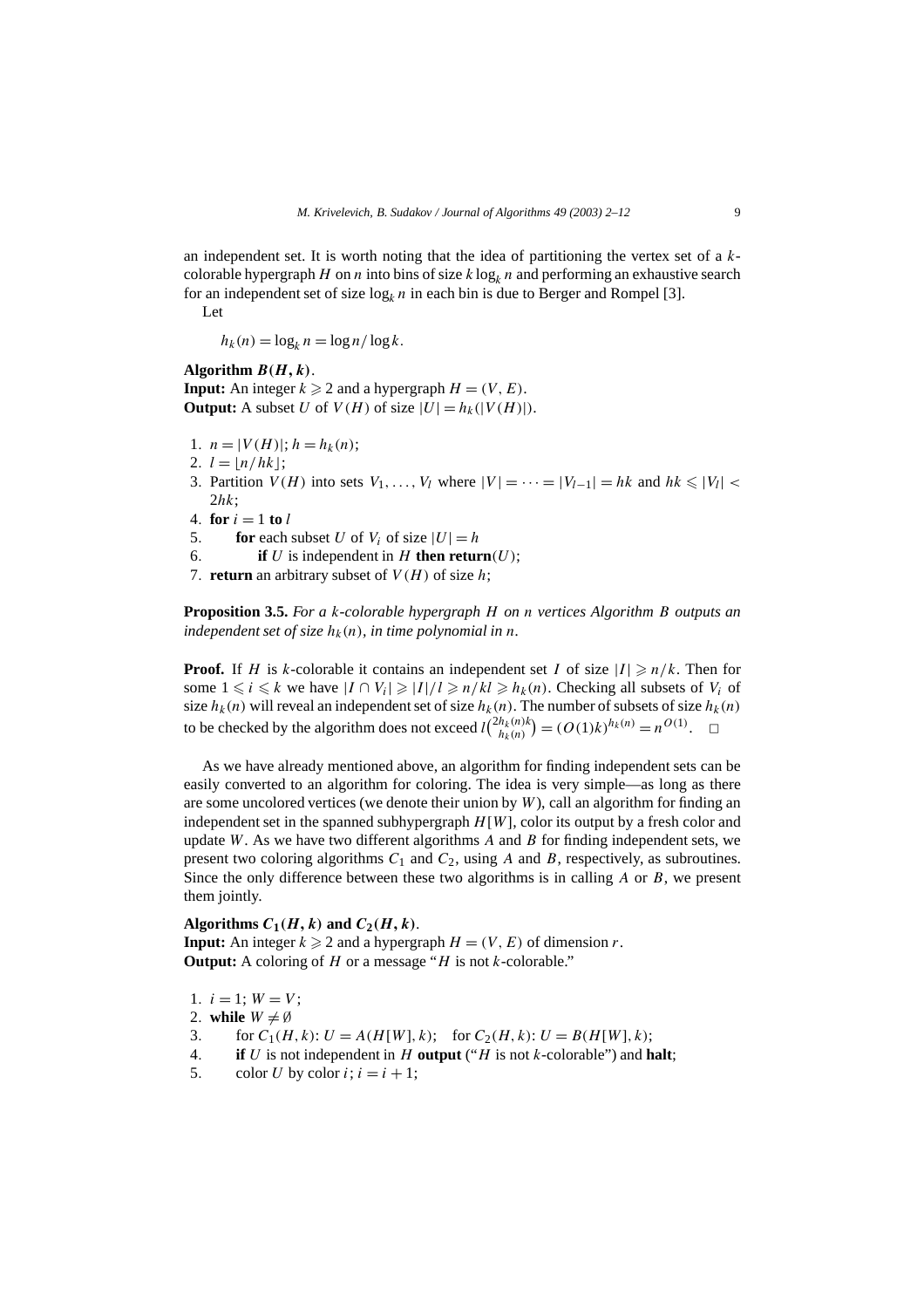6.  $W = W \setminus U$ ;

7*.* **endwhile**;

8*.* **return** a coloring of *H*;

The correctness of both algorithms  $C_1$  and  $C_2$  follows immediately from that of  $A$ and *B*, respectively. As for the performance guarantee, it can be derived from the following easy proposition, proven, for example, implicitly in the paper of Halldórsson [13].

**Proposition 3.6.** *An iterative application of an algorithm that guarantees finding an independent set of size*  $f(n) = O(n^{1-\epsilon})$  *in a hypergraph H on n vertices for some fixed*  $\epsilon > 0$ , produces a coloring of *H* with  $O(n/f(n))$  colors.

**Corollary 3.7.** (1) Algorithm  $C_1(H, k)$  colors a *k*-colorable hypergraph *H* of dimension *r on n vertices in at most*  $2n/g_k(n) = 8n^{1-1/(r-1)(k-1)+1}$  *colors*;

(2) *Algorithm*  $C_2(H, k)$  *colors a k-colorable hypergraph H on n vertices in at most*  $2n/h_k(n) = 2n \log k / \log n$  *colors.* 

**Proof.** Follows immediately from Propositions  $3.3-3.6$ .  $\Box$ 

Now, given a *k*-colorable hypergraph *H* of dimension *r*, we can run both algorithms *C*<sup>1</sup> and *C*<sup>2</sup> and then choose the best result from their outputs. This is given by Algorithm *D* below.

## **Algorithm** *D(H, k)*.

**Input:** An integer  $k \ge 2$  and a hypergraph  $H = (V, E)$  of dimension *r*. **Output:** A coloring of *H* or a message "*H* is not *k*-colorable."

- 1. Color *H* by Algorithm  $C_1(H, k)$ ;
- 2. Color *H* by Algorithm  $C_2(H, k)$ ;
- 3. **if**  $C_1$  or  $C_2$  output "*H* is not *k*-colorable," **output**("*H* is not *k*-colorable");
- 4*.* **else return** a coloring which uses fewer colors;

Until now we assumed that the chromatic number of the input hypergraph *H* is given in advance. Though this is not the case for general approximation algorithms, we can easily overcome this problem, for example, by trying all possible values of *k* from 1 to  $n = |V(H)|$  and choosing a positive output of  $D(H, k)$  which uses a minimal number of colors. Denote this algorithm by  $E(H)$ . In particular, for  $k = \chi(H)$ , Algorithm  $C_1$ produces a coloring with at most  $8n^{1-1/(r-1)(k-1)+1}$  colors, while Algorithm  $C_2$  gives a coloring with at most 2*n* log *k/* log*n* colors. Hence, the approximation ratio of Algorithm *E* is at most

$$
\min\left\{8n^{1-1/((r-1)(k-1)+1)}/k,\frac{2n\log k}{k\log n}\right\}
$$

The first argument of the above min function is an increasing function of  $k$ , while the second one is decreasing. For  $k = (1/(r - 1)) \log n / \log \log n$  both expressions have order  $O(n(\log \log n)^2/(\log n)^2)$ . Therefore we get the following result.

*.*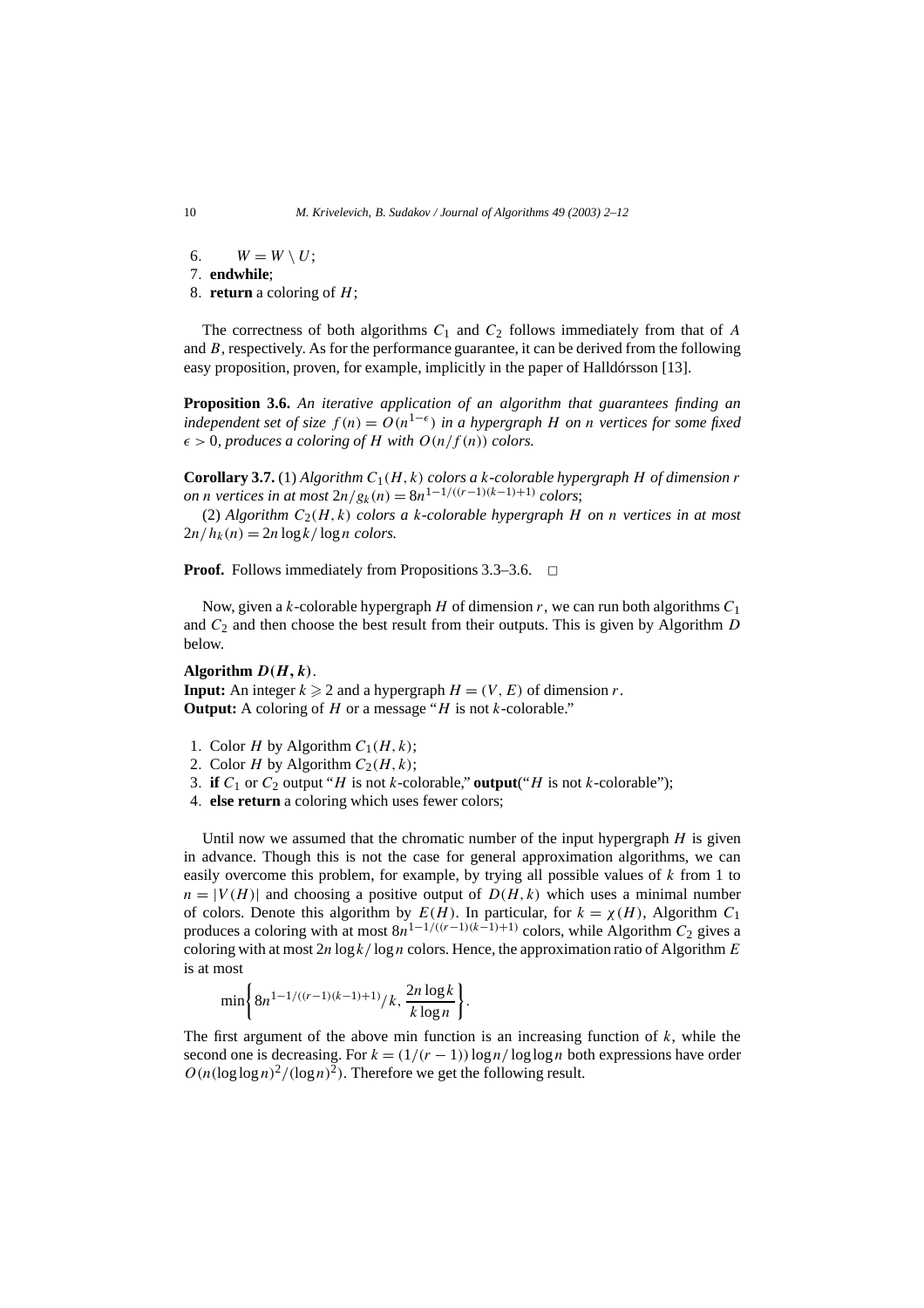**Theorem 3.8.** For every fixed  $r \geq 3$ , coloring of hypergraphs of dimension  $r$  on  $n$  vertices *is*  $O(n(\log \log n)^2/(\log n)^2)$  *approximable.* 

This bound matches the bound of Wigderson [26] for graph coloring.

#### **4. Concluding remarks**

We have discussed the problem of approximate coloring of *r*-uniform hypergraphs. Our main goal was to advance the state of knowledge in this problem to that of the much more studied special case of graph coloring  $(r = 2)$ . Using a simple construction, we have shown that for every  $r \geq 3$  the problem of approximate coloring of *r*-uniform hypergraphs is at least as hard as the graph coloring problem. This implies in particular that unless NP ⊂ ZPP, it is impossible to approximate the chromatic number of *r* uniform hypergraphs on *n* vertices within a factor of  $n^{1-\epsilon}$  in polynomial time. We have also presented a general approximation algorithm with approximation ratio  $O(n(\log \log n)^2/(\log n)^2)$  for *r*-uniform hypergraphs on *n* vertices.

Despite some progress achieved in this paper, many problems remain open and seem to be quite interesting. One of them is to develop a general approximation algorithm, aiming to match the approximation ratio  $O(n(\log \log n)^2/(\log n)^3)$  of the best known graph coloring algorithm due to Halldórsson [13]. Another interesting problem is to come up with a more involved algorithm for the case of *r*-uniform 2-colorable hypergraphs for  $r \geq 4$ . Also, new ideas for the case of 3-uniform 2-colorable hypergraphs may lead to a further improvement in this case.

## **Acknowledgments**

We thank Thomas Hofmeister for bringing paper [15] to our attention.

#### **References**

- [1] N. Alon, P. Kelsen, S. Mahajan, H. Ramesh, Coloring 2-colorable hypergraphs with a sublinear number of colors, Nordic J. Comput. 3 (1996) 425–439.
- [2] N. Alon, J.H. Spencer, The Probabilistic Method, Wiley, New York, 1992.
- [3] B. Berger, J. Rompel, A better performance guarantee for approximate graph coloring, Algorithmica 5 (1990) 459–466.
- [4] A. Blum, New approximation algorithms for graph coloring, J. ACM 31 (1994) 470–516.
- [5] A. Blum, D. Karger,  $\tilde{O}(n^{3/14})$ -coloring algorithm for 3-colorable graphs, Inform. Process. Lett. 61 (1997) 49–53.
- [6] R. Boppana, M.M. Halldórsson, Approximating maximum independent sets by excluding subgraphs, Bit 32 (1992) 180–196.
- [7] J. Brown, The complexity of generalized graph colorings, Discrete Appl. Math. 69 (1996) 257–270.
- [8] J. Brown, D. Corneil, Graph properties and hypergraph colourings, Discrete Math. 98 (1991) 81–93.
- [9] H. Chen, A. Frieze, Coloring bipartite hypergraphs, in: Proc. 5th Intern. IPCO Conference, in: Lecture Notes in Comput. Sci, Vol. 1084, 1996, pp. 345–358.